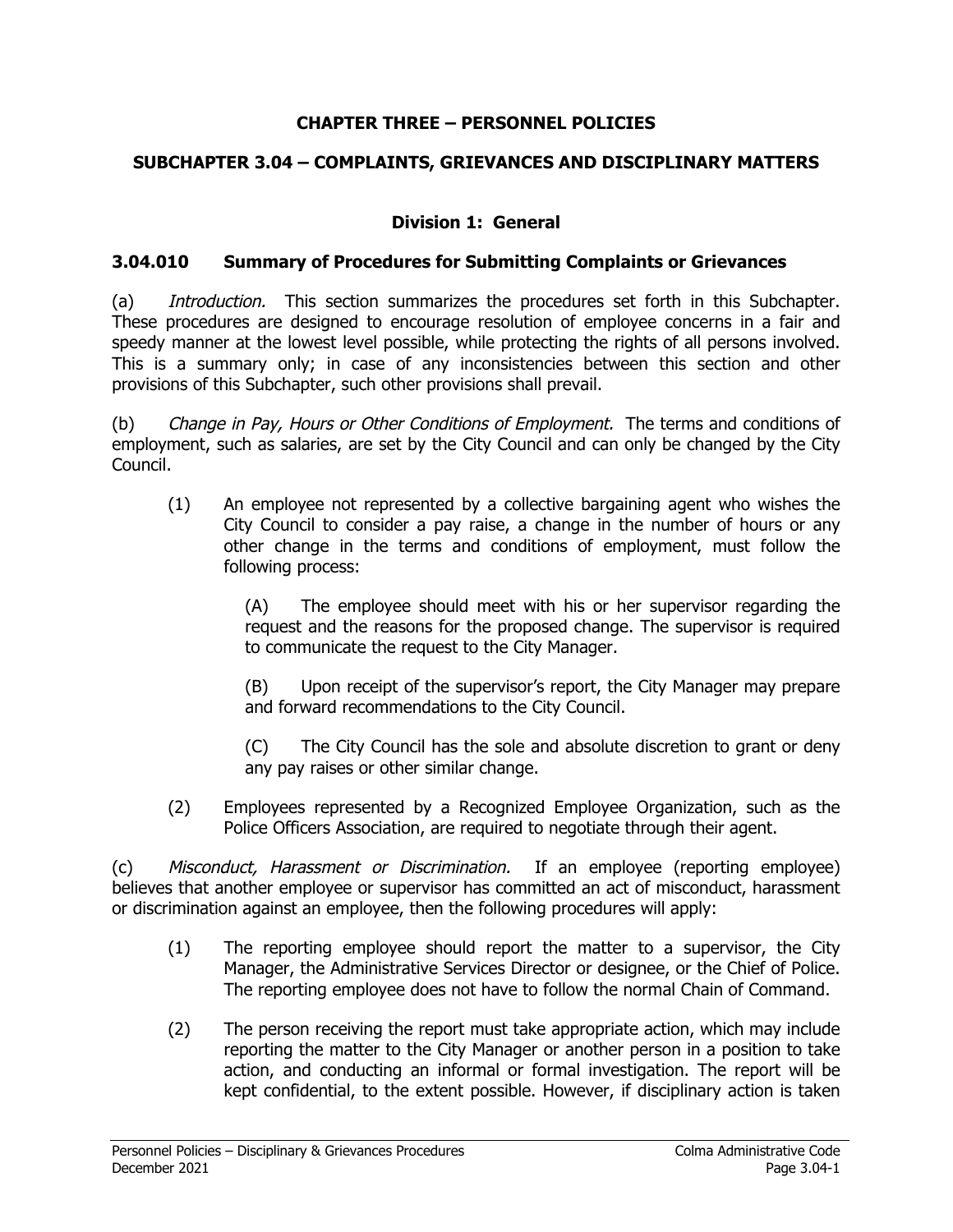against the alleged perpetrator, the reporting employee may be requested to testify in an appeal hearing in order for the Town to impose discipline on that person.

- (3) In the event a complaint is sustained, discipline may be imposed on the alleged perpetrator pursuant to the procedures set forth in this Subchapter.
- (4) The person receiving the complaint shall advise the reporting employee of the final disposition. However, privacy rights may preclude the Town from publicly announcing specific disciplinary actions.

(d) Grievances. If an employee believes that a specific written departmental or Town rule or regulation or specific provision of a Memorandum of Understanding has been violated, misinterpreted, or misapplied, the employee ("grievant") may file a "grievance." The procedures set forth in Division 3 of this Subchapter govern the handling of grievances. Some examples of matters that may be "grieved" are: a belief that job assignments were made on the basis of favoritism or discrimination; a belief that an employee has accrued more sick leave or vacation leave than is shown on the Town's records; and a complaint that the Town is not following its own rules or policies in administering a certain program.

### **3.04.020 Definitions**

As used in this Subchapter, the following terms are defined.

Alternative Dispute Resolution (ADR) Panel means a panel of five persons selected in accordance with this Subchapter to mediate or hear an appeal from an order imposing disciplinary action.

Appellant means an employee who has filed a Notice of Appeal from a Final Notice of Disciplinary Action.

Appropriate Department Director means the Director of the department in which the complainant works provided that the Department Director is not the subject of the complaint, in which case the Appropriate Department Director shall mean the Assistant City Manager or City Manager.

Complaint means a charge or allegation of harassment, discrimination or similar alleged offensive conduct which, if sustained, could lead to disciplinary action against the employee who committed the wrongful conduct.

Complainant means the person bringing a charge or allegation of harassment, discrimination or similar alleged offensive conduct which, if sustained, could lead to disciplinary action against the employee who committed the wrongful conduct.

Grievance means a written statement alleging a violation, misinterpretation or misapplication of a specific written departmental or Town rule or regulation or specific provision of a Memorandum of Understanding, other than a complaint as defined in this Subchapter.

Grievant means the employee or group of employees who files a grievance.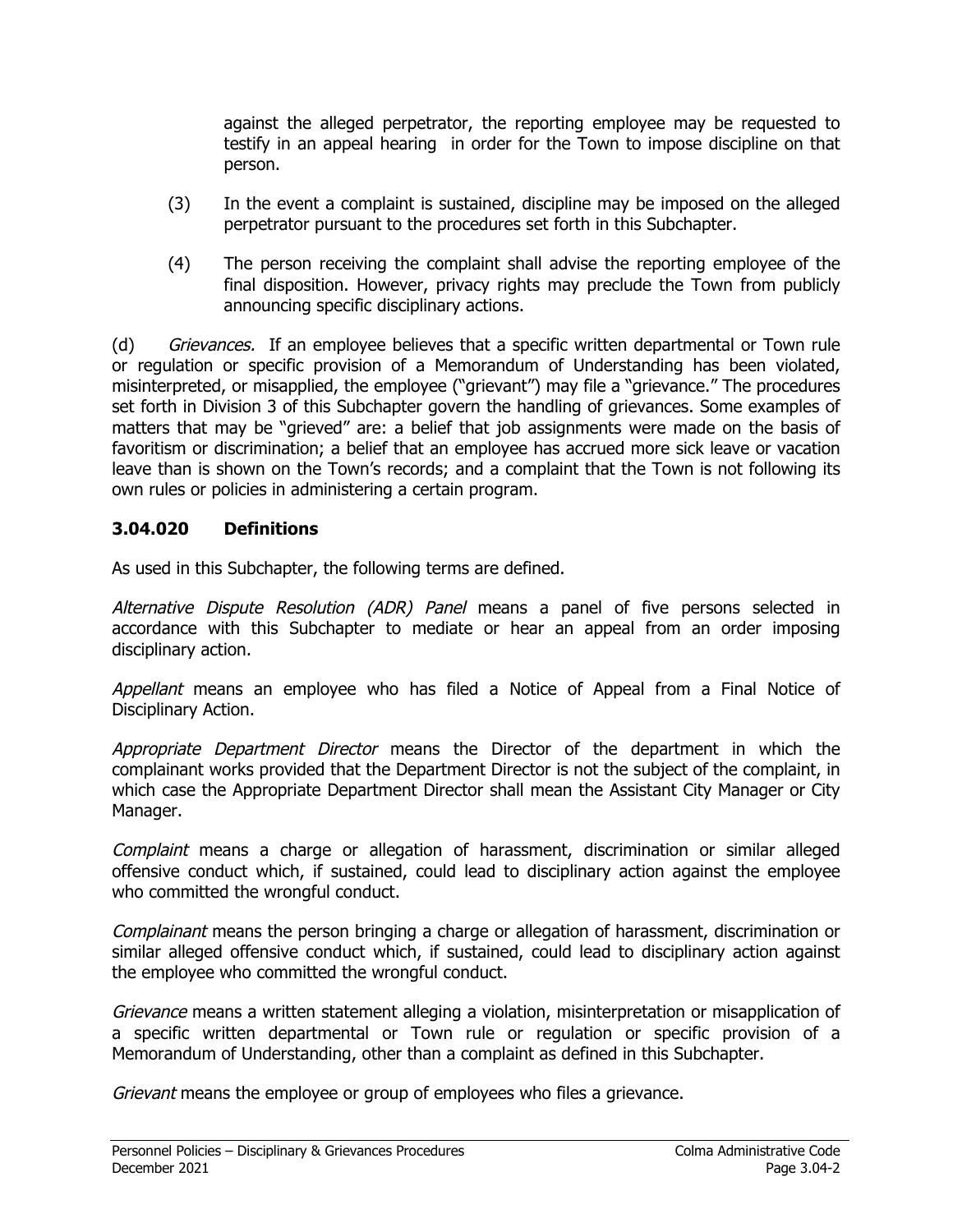Hearing Officer means the person selected in accordance with this Subchapter to hear an appeal from an order imposing disciplinary action.

For readability the following terms are not capitalized in this Subchapter: Appellant, Complaint, Complainant, Grievance and Grievant.

#### **3.04.030 No Retaliation**

(a) No reprisals or retaliation may be taken against any individual for reporting or complaining about an incident of harassment, discrimination or misconduct, real or perceived, or for cooperating or participating in any investigation of harassment, discrimination or misconduct.

(b) Nothing in the preceding paragraph shall prevent disciplinary action against an employee who has presented false information, false testimony, or a false complaint.

#### **3.04.040 Employee's Duties**

It is the duty of each employee to cooperate fully in any investigation of, or disciplinary proceedings related to, harassment, discrimination or misconduct, and to answer truthfully and completely all questions asked during such an investigation or disciplinary proceeding.

#### **3.04.050 Administrative Leave**

The City Manager may place an employee on paid or unpaid administrative leave in accordance with and on the grounds set forth in section 3.06.260, "Administrative Leave."

[History: Res 2010-13, 4/14/10]

#### **Division 2: Harassment or Discrimination**

#### **3.04.060 Disposition of Harassment or Discrimination Complaints**

(a) Policy. It is the policy of the Town of Colma to immediately conduct a thorough, objective and complete investigation of each complaint of harassment and discrimination; to attempt to determine whether unlawful conduct has occurred; and to take remedial action, if appropriate. In appropriate cases, the City Manager may order the investigation to be conducted by a person other than a Town employee.

(b) Initial Complaint. An employee or job applicant who believes he or she has been harassed or discriminated against may make a complaint orally or in writing to any of the following, without following the Chain of Command: the Administrative Services Director or designee; the Department Director; the Assistant City Manager; or the City Manager.

(c) Confidentiality. A complaint may be made anonymously, and every reasonable effort will be made to protect the confidentiality of the complainant. The complainant's identity, however, may have to be disclosed if the investigation reveals the potential for formal disciplinary action or criminal prosecution.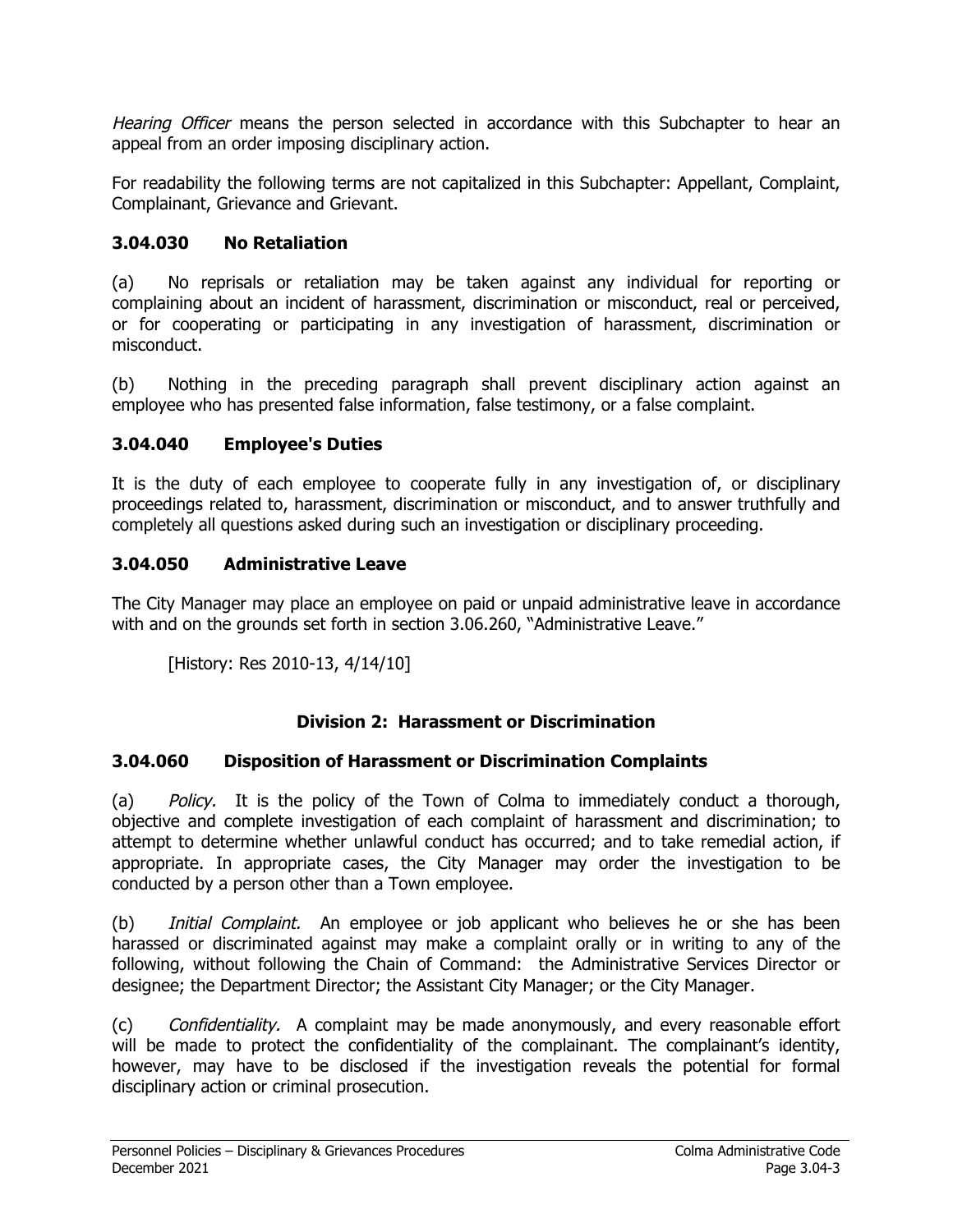(d) Notifications. Anyone who receives a complaint should immediately notify the City Manager (or, the Assistant City Manager if the City Manager has allegedly committed or permitted the harassment or discrimination) and the City Attorney.

(e) Documentation. Each person receiving or investigating a complaint shall document all reports and actions taken.

(f) Investigation. Upon receipt of a complaint of harassment, retaliation, or discrimination, the City Manager and/or the Administrative Services Director or designee shall ensure that a prompt and thorough investigation is conducted. Any investigation of a peace officer must comply with the requirements of the Public Safety Officers' Procedural Bill of Rights Act.

(g) Determination and Report. Upon completion of an investigation, the Appropriate Department Director shall, in consultation with the City Manager and/or the Administrative Services Director or designee:

- (1) Make a determination whether the alleged conduct constitutes harassment, discrimination, or other misconduct within the meaning of Town policy, after giving consideration to all factual information, the totality of the circumstances, including the nature of the verbal, physical, visual or sexual conduct and the context in which the alleged incidents occurred; and
- (2) Through the Administrative Services Director or designee, report the results of the investigation (i.e., "merit," "no merit," or "inconclusive") to the appropriate persons, including the complainant and the alleged harasser, other managementlevel employees will be informed of necessary information on a need-to-know basis ; and
- (3) Timely close the investigation.

(h) Disciplinary Action. If harassment, discrimination, or other misconduct is found to have occurred, the Appropriate Department Director shall take or recommend to the City Manager to take prompt and effective remedial action against the harasser. The action will be commensurate with the severity of the offense.

(i) Protection. The Appropriate Department Director shall take all reasonable steps to protect the victim from retaliation and from further harassment or discrimination, if sustained. The Appropriate Department Director shall also take all reasonable steps to protect any witnesses or participants in the investigation from retaliation.

(i) DFEH Complaint. Because it is the goal of the Town to identify and prevent harassing and/or discriminating behavior, if problems or concerns arise, the affected employee is urged to make use of the process set forth above. However, any employee has a right to go directly to the appropriate government agency, including the California Department of Fair Employment and Housing.

[Reference: GOV'T CODE §§ 53296; 53297; 53298; 53298.5]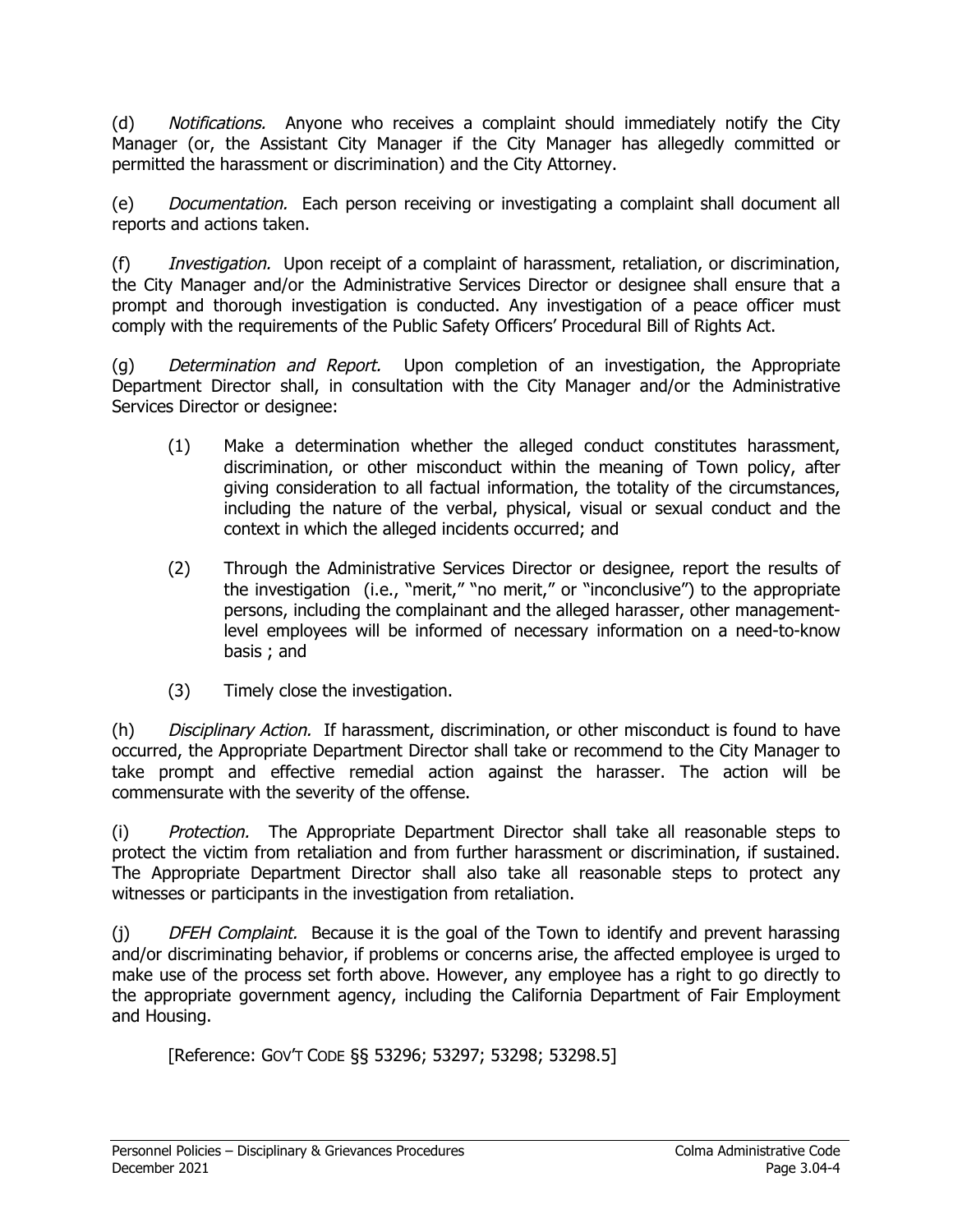### **Division 3: Grievances**

#### **3.04.070 Grievances, Scope**

(a) Strict adherence to the procedures outlined below is mandatory. Time limits may only be extended by the City Manager upon a showing of good cause.

- (b) The grievance procedure is not intended to be used, and shall not be used to:
	- (1) Resolve a complaint of misconduct;
	- (2) Request a change in wages, hours or working conditions;
	- (3) Challenge the content of employee evaluations or performance reviews;
	- (4) Challenge a reclassification, layoff, transfer, denial of reinstatement or denial of a step or merit increase; or
	- (5) Appeal or otherwise challenge a reduction in pay, demotion, suspension, termination, or other form of disciplinary action.

#### **3.04.080 Representation in Grievance Matters**

(a) The grievant may be represented by an Employee's Representative. The grievant must inform the Department Director within a reasonable time prior to the grievance meeting of the name and contact information of the person, if any, who will represent the employee at the grievance meeting.

- (1) If the representative is a fellow employee and the meeting or hearing is expected to be completed in one hour or less, the Employee's Representative may take paid, on-duty time to attend the hearing, provided the grievant acknowledges and agrees that the on-duty Employee's Representative's primary obligations shall be calls for service and if the on-duty Employee's Representative is called away, the meeting or hearing may proceed without the presence of the Employee's Representative.
- (2) In all other cases, if the representative is a fellow employee, the Employee's Representative will receive unpaid time off from his or her work assignment for the time of the grievance meeting or hearing and reasonable travel time.

(b) Any employee may present a grievance without the involvement of a representative. However, the Town shall not consider a grievance of an alleged violation of a Memorandum of Understanding or a negotiated rule until the employee filing the grievance has given his or her bargaining unit a copy of the grievance, and the bargaining unit has been given the opportunity to respond.

### **3.04.090 Grievance Procedure**

(a) Reporting. A grievant shall first present the grievance to his or her immediate supervisor within seven calendar days after the grievant knew, or reasonably should have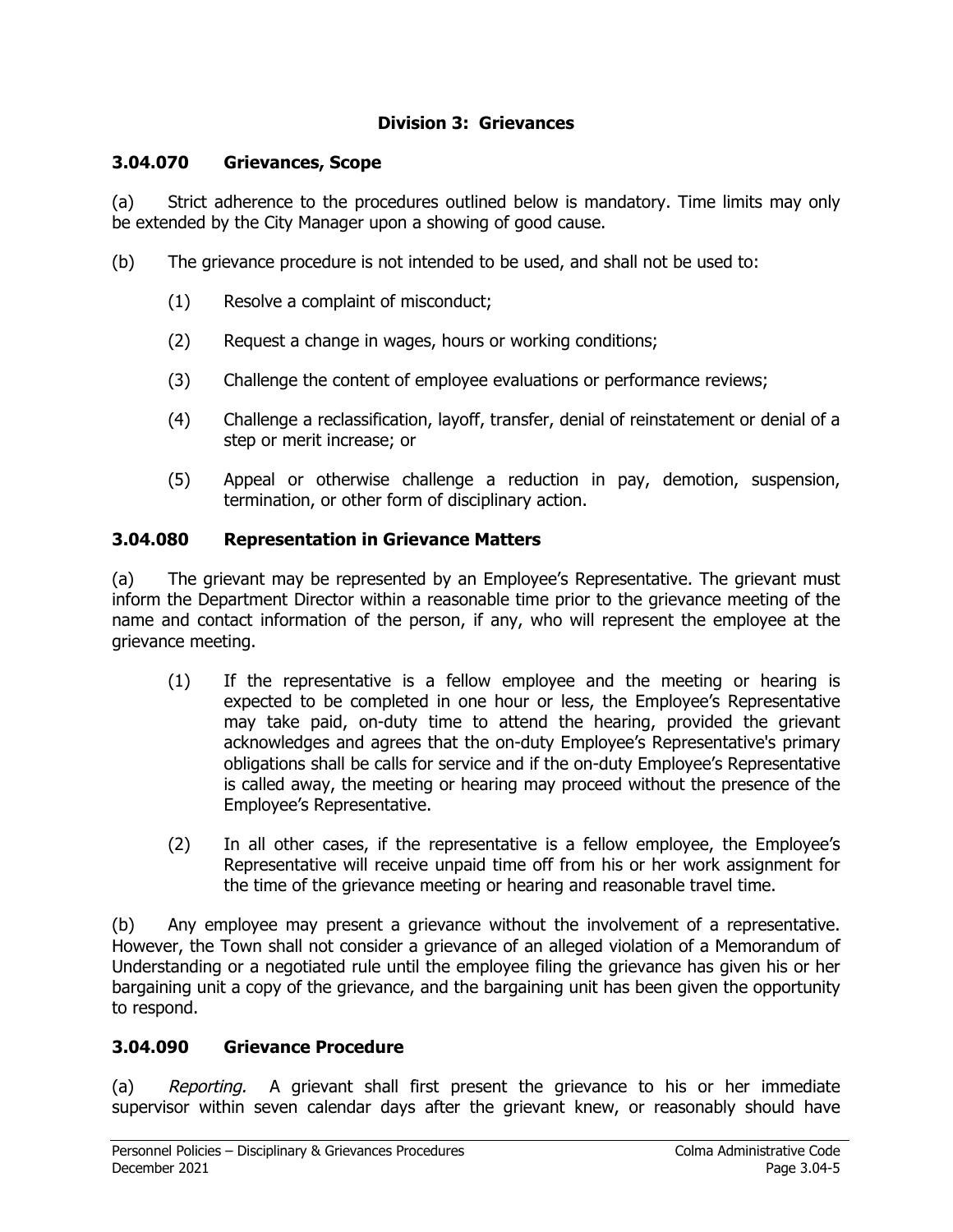known, of the circumstances which form the basis for the grievance. Failure to do so will render the grievance null and void.

(b) Informal Conference. Within seven calendar days after the presentation of the grievance, the immediate supervisor shall investigate the grievance, document the investigation, and attempt to resolve the matter. At least one conference, either personal or by phone, shall be held between the grievant and the immediate supervisor. At the conclusion of the informal conference, the supervisor shall advise the grievant of his or her right to present a formal grievance to the next supervisory level.

(c) Formal Submittal of Grievance. If the grievance is not resolved during the informal conference and the grievant wishes to pursue the matter, the grievant may present a formal grievance to the Appropriate Department Director within seven days after the decision by the immediate supervisor. A formal grievance must be in writing and must set forth the following information:

- (1) The specific written departmental or Town rule or regulation or specific provision of a Memorandum of Understanding allegedly violated, misinterpreted or misapplied;
- (2) The specific act or omission which gave rise to this alleged violation, misinterpretation or misapplication;
- (3) The date or dates on which the violation, misinterpretation or misapplication occurred; and
- (4) The identity of each document, witness or other evidence supporting the grievant's position.

(d) Decision. The Department Director shall communicate his or her decision to the grievant in writing within 14 days after receiving the grievance, unless an extension has been granted in writing by the City Manager. Prior to rendering a decision, the Department Director may, in his or her discretion, hold a conference with the employee.

(e) Appeals. If the Appropriate Department Director does not respond within the time limits or if the grievant is not satisfied with the decision of the immediate supervisor, the grievant may appeal to the City Manager. An appeal to the City Manager must be in writing, and must be delivered to the City Manager within seven calendar days after the decision of the Appropriate Department Director is due or rendered. Prior to rendering a decision, the City Manager may, in his or her discretion, may hold a conference with the employee. The decision of the City Manager shall be final.

### **Division 4: Disciplinary Procedures**

### **3.04.100 Disciplinary Action**

(a) Regular employees shall be subject to disciplinary action for cause in accordance with the procedures set forth in this Division.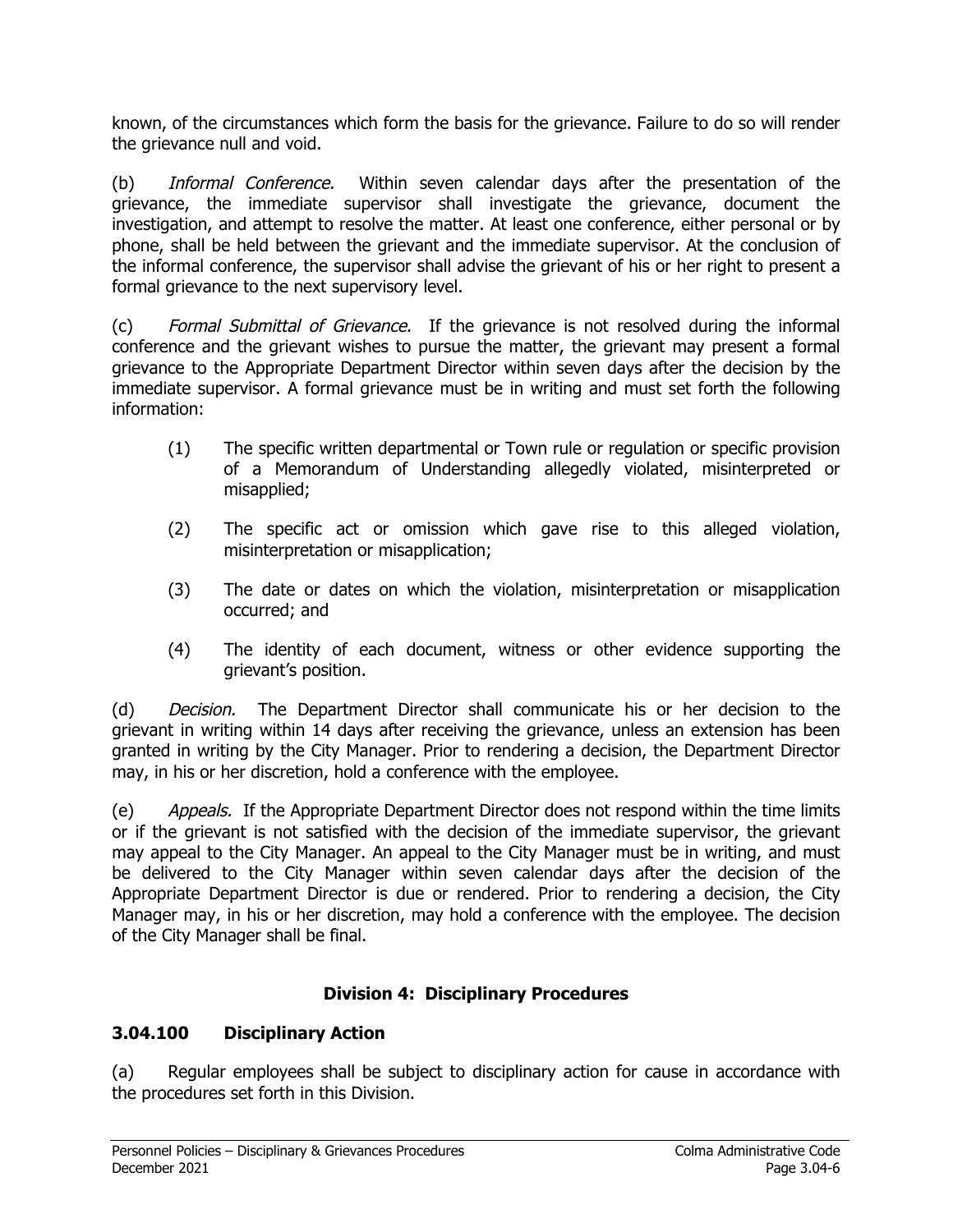(b) All other employees of the Town may be subject to disciplinary action, at the discretion of the Appropriate Department Director with concurrence from the City Manager. The remaining provisions of this Subchapter shall not be applicable to employees who are not regular employees of the Town. Nothing herein shall prevent the Appropriate Department Director, with concurrence of the City Manager, from terminating an at-will employee without cause and without progressive discipline.

(c) This Division shall not be applicable to an employee challenging a rescission of his or her promotion while the employee is on promotional probation, except where the rescission is accompanied by termination, demotion to below the classification held immediately prior to the promotion, or suspension for up to 60 days.

# **3.04.110 Types of Disciplinary Action**

The grounds for disciplinary action are set forth elsewhere in this Chapter and include unsatisfactory job performance and misconduct. The following types of disciplinary action may be imposed:

- (1) Termination. Involuntary discharge from Town employment.
- (2) Demotion. Reduction to a classification having lesser responsibilities and duties and a lower maximum salary.
- (3) Reduction in pay (step within range). Withdrawal of step advancements granted for merit, efficiency and length of service. Withdrawal of step advancements may be temporary or permanent.
- (4) Suspension without pay. Suspension from duty without pay for up to 60 days. An employee who is suspended shall forfeit all rights, privileges and salary, during the period of suspension, but shall not forfeit health and welfare benefits or retirement benefits.

# **3.04.120 Oral Reprimand**

(a) An oral reprimand may be used by a supervisor to warn or caution an employee. An oral reprimand may be considered as relevant evidence in any hearing resulting from subsequent disciplinary action.

(b) The oral reprimand may be recorded in writing and placed in the employee's personnel file provided that the provisions relating to written reprimands in section 3.04.130 are followed.

(c) The procedures set forth in this Division for imposing or appealing disciplinary actions shall not apply to oral reprimands.

# **3.04.130 Written Reprimand**

(a) A written reprimand is an official notification to the employee that there is cause for dissatisfaction with the employee's performance or conduct and that further disciplinary measures may be taken if that cause is not corrected.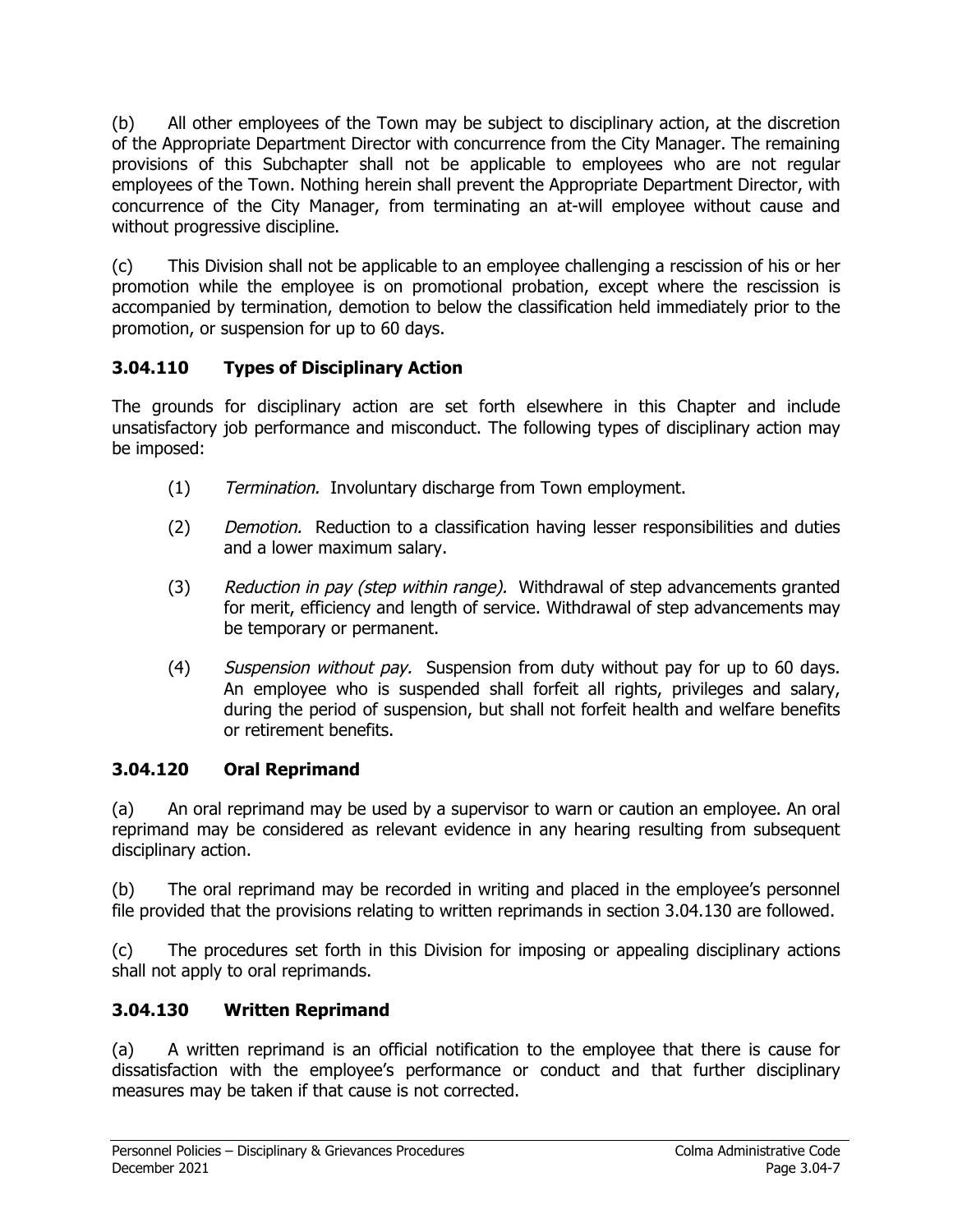(b) Written reprimands shall be made a part of the employee's personnel file and may be considered as relevant evidence in any hearing resulting from subsequent disciplinary action. However, an employee may attach a written rebuttal statement to the written reprimand within 30 calendar days of the issuance of the written reprimand. Three years after the date of a written reprimand, the employee may request that the reprimand be removed from his or her personnel file. The request shall be directed to the Department Director who shall have sole and absolute discretion to grant or deny the request. In exercising his or her discretion, the Department Director may consider the presence or absence of any other disciplinary actions in the intervening three years as well the underlying conduct for which the reprimand was issued.

(c) The procedures set forth in this Division for imposing or appealing disciplinary actions shall not apply to written reprimands except that a public safety officer may, within 30 days after receiving a written reprimand, file a written response.

# **3.04.140 Right to Representation**

(a) At any step in the disciplinary process described in sections 3.04.150 through 3.04.280, the employee shall have the right to represent himself or herself, or to designate an Employee's Representative to represent him or her.

(b) The employee must inform his or her Department Director, within a reasonable time prior to the disciplinary meeting, of the name and contact information of the person, if any, who will represent the employee at a disciplinary meeting or a meeting that may lead to discipline.

(1) If the representative is a Town employee and the meeting or hearing is expected to be completed in one hour or less, the employee's representative may take paid, onduty time to attend the hearing, provided the employee acknowledges and agrees that the on-duty employee's representative's primary obligations shall be calls for service, and if the on-duty employee's representative is called away, the meeting or hearing may proceed without the presence of the employee's representative.

(2) In all other cases, if the representative is a Town employee, the employee's representative will receive unpaid time off from his or her work assignment for the time of the disciplinary meeting, a meeting that may lead to discipline or a hearing, and reasonable travel time.

# **3.04.150 Authority to Impose Disciplinary Action**

(a) With respect to all employees under the supervision of the Chief of Police, the Chief of Police shall have the authority to issue the Notice of Intent to Take Disciplinary Action described in this Subchapter, to conduct the informal conference described in this Subchapter and to make the final decision to impose disciplinary action, or to delegate to another employee, the authority to perform any or all of those functions.

 (b) With respect to all other employees, the City Manager shall have the authority to issue the Notice of Intent to Take Disciplinary Action described in this Subchapter, to conduct the informal conference described this Subchapter and to make the final decision to impose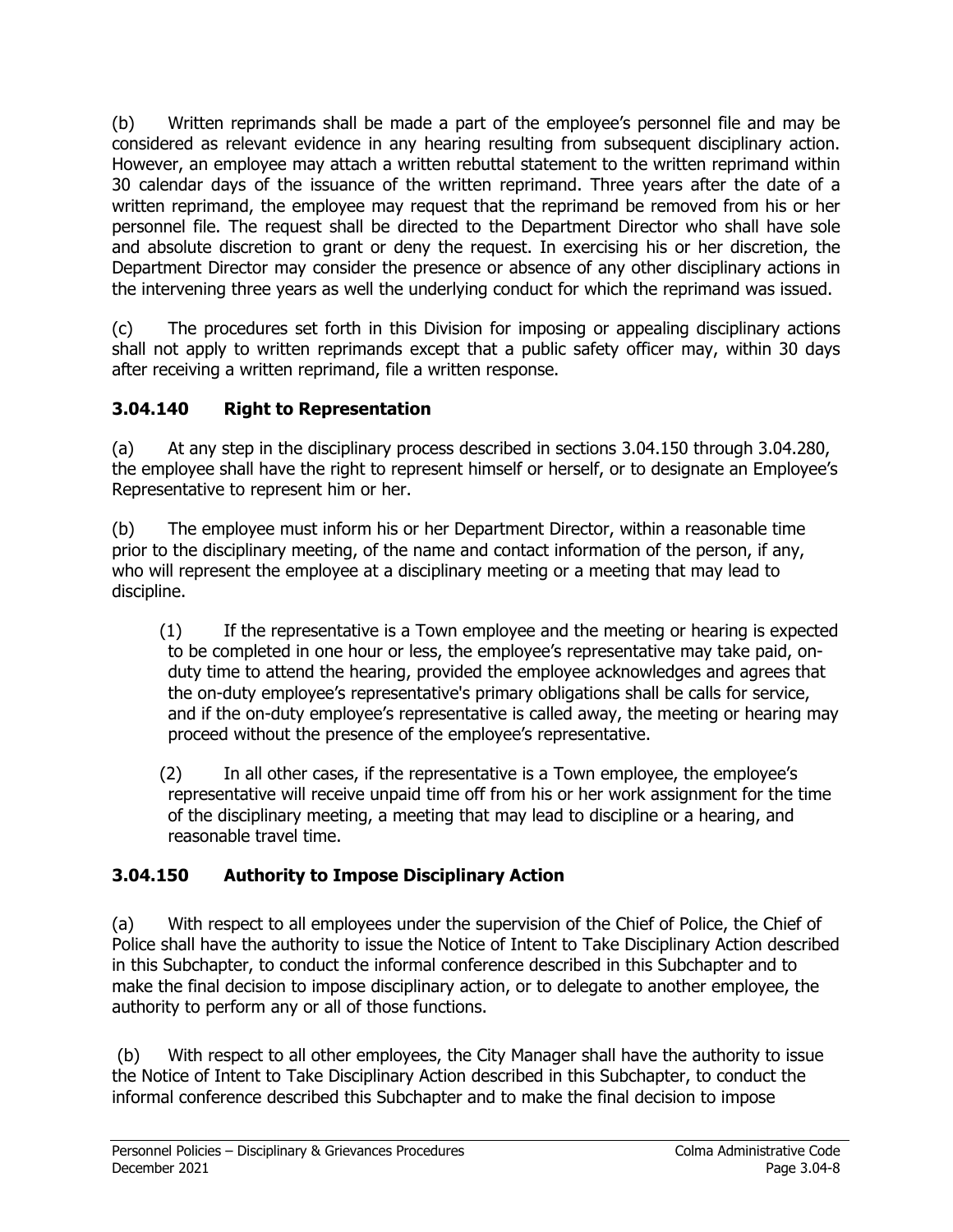disciplinary action, or to delegate to another employee the authority to perform any or all those functions.

# **3.04.160 Notice of Intent to Take Disciplinary Action**

(a) Where the proposed discipline is termination, demotion, reduction in pay, or suspension without pay, the employee shall be provided written notice of the following prior to the imposition of discipline:

- (1) A statement of the proposed disciplinary action to be taken against the employee and the proposed effective date;
- (2) A statement of the facts upon which the disciplinary action is based;
- (3) A statement indicating the cause(s) for disciplinary action;
- (4) A statement advising the employee of the right to respond, either orally or in writing, to the authority initially proposing the disciplinary action at an informal conference; and
- (5) A copy of, or access to, the materials upon which the disciplinary action is based.

(b) The above written notice shall be served upon the employee either personally or by certified mail, return receipt requested, and addressed to the last known address of the employee.

(c) A notice of intent and the procedures set forth below do not apply if the disciplinary action taken is an oral or written reprimand.

# **3.04.170 Informal Conference on a Disciplinary Matter**

The employee shall be given at least seven calendar days to respond orally or in writing to the Notice of Intent to Take Disciplinary Action and to request an informal conference. If the employee requests an informal conference, the person designated in section 3.04.150 shall meet with the employee in an informal conference to provide the employee an opportunity to present his or her oral response. The informal conference shall be non-evidentiary. Because the conference is informal, witnesses are generally not permitted. However, the employee may convey all information supporting his or her case without regard for the rules of evidence.

# **3.04.180 Final Notice of Disciplinary Action**

(a) Within 15 calendar days after the informal conference, the person designated to take final action shall:

- (1) Dismiss the Notice of Intent and take no disciplinary action against the employee; or
- (2) Prepare and serve upon the employee a Final Notice of Disciplinary Action, which may uphold, modify or reduce the proposed discipline.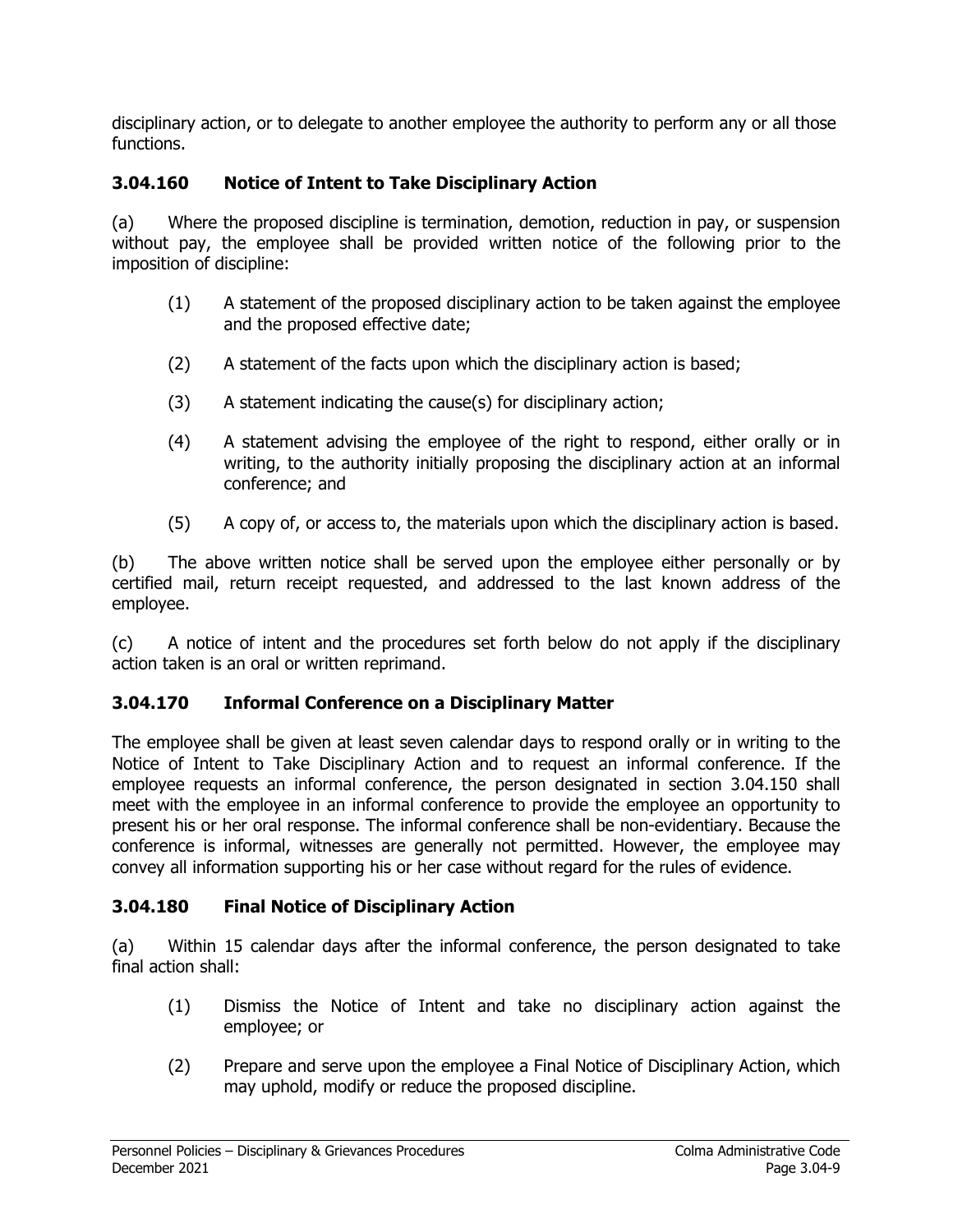- (b) The Final Notice of Disciplinary Action shall include the following:
	- (1) Notice of the disciplinary action to be imposed upon the employee;
	- (2) Notice of the effective date of the disciplinary action;
	- (3) Notice of reasons for the disciplinary action, including the causes for the disciplinary action; and
	- (4) Notice of the right and time limit, if any, to appeal the disciplinary action.

(c) The above written notice shall be served upon the employee either personally or by certified mail, return receipt requested, and addressed to the last known address of the employee.

# **Division 5: Appeals**

# **3.04.190 Appeal from Final Notice of Disciplinary Action**

(a) Within 15 calendar days after a Final Notice of Disciplinary Action is personally served on the employee, or 20 calendar days after a Final Notice of Disciplinary Action is served by mail as provided above, an employee may appeal a termination, demotion, reduction in pay, or suspension without pay, by filing a Notice of Appeal with the City Manager. The Notice of Appeal must be in writing signed by the employee ("appellant") or the Employee's Representative and must state the grounds for the appeal.

(b) The appeal will be dismissed if the Notice of Appeal is not filed on time. An appeal is considered filed when it is actually delivered to the City Manager.

(c) The effective date of the disciplinary action shall be determined by the person imposing the discipline.

(d) An appeal by the employee shall not stay imposition of the disciplinary action, except that the City Manager may, within his or her sole discretion, stay a suspension pending the appeal.

(e) An appeal is an evidentiary hearing.

# **3.04.200 Selection of Hearing Officer**

The City Manager shall, within 30 days of receipt of a timely Notice of Appeal, give written notice to the appellant that a Hearing Officer shall be selected, and the parties will meet and confer to select one person mutually agreeable to both sides. If the Town and the appellant cannot agree upon a Hearing Officer within 15 days of such notice, then the City Manager may request the State Office of Administrative Hearings to select an administrative law judge to hear the appeal. The Hearing Officer shall determine all questions of fact, and the decision of the Hearing Officer shall be final and binding.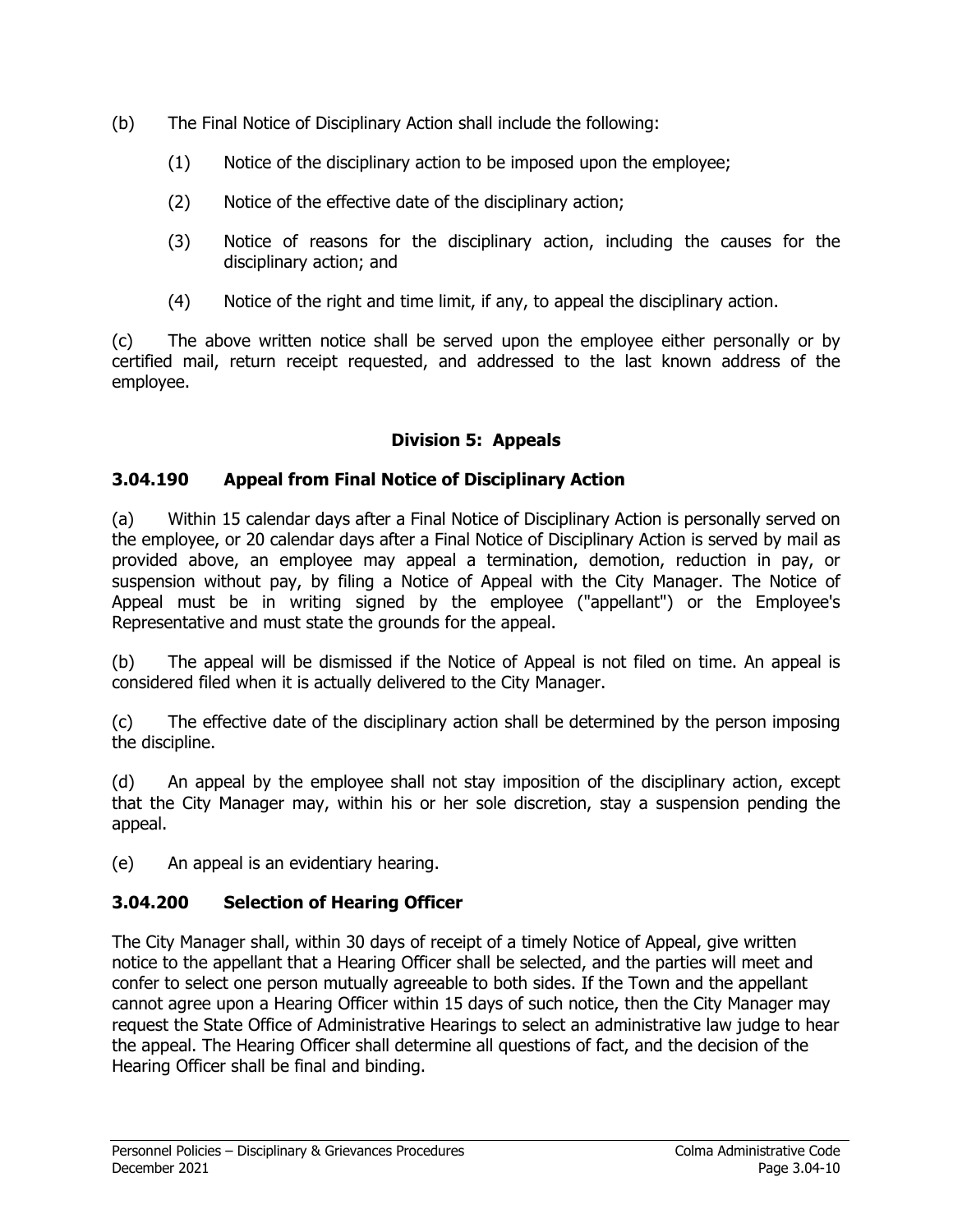# **3.04.210 Appeals by Public Safety Officers**

(a) An appeal by a public safety officer from an order of disciplinary action that includes termination, suspension for more than 14 days, or demotion shall be heard by a Hearing Officer who shall be selected in accordance with section 3.04.200.

(b) An appeal by a public safety officer from an order of disciplinary action that does not include punishment consisting of termination, suspension for more than 14 days, or demotion, shall be heard by the City Manager.

# **3.04.220 Appeals by Miscellaneous Employees**

a) An appeal by a miscellaneous employee from an order of disciplinary action that includes termination, suspension for more than 14 days, or demotion shall be heard by a Hearing Officer who shall be selected in accordance with section 3.04.200.

(b) An appeal by a miscellaneous employee from an order of disciplinary action that does not include punishment consisting of termination, suspension for more than 14 days, or demotion, shall be heard by the City Manager unless the City Manager issued the Notice of Intent to Take Disciplinary Action described in this Subchapter, conducted the informal conference described this Subchapter or made the final decision to impose disciplinary action, in which case, the appeal shall be heard by a Hearing Officer selected by the County of San Mateo.

# **3.04.230 Notice of Hearing**

The City Manager shall promptly notify the appellant in writing of the date, time, and place of the hearing. The notice shall be served on the appellant by personal delivery or by first class mail, postage prepaid, to the last known address of the appellant, not less than 15 days before the commencement of the hearing.

# **3.04.240 Subpoenas**

(a) The Mayor, under the authority of the City Council, and at his/her sole discretion, shall issue subpoenas at the request of either party made at least ten calendar days prior to the commencement of the hearing. The request shall be in writing and shall include the identity of the witness or documents to be subpoenaed and shall briefly indicate the nature and relevancy of the testimony or contents.

(b) The party requesting the subpoena shall be responsible for its service and shall serve it a reasonable time before the hearing.

# **3.04.250 Pre-Hearing Disclosures**

Seven calendar days prior to the date set for the hearing, each party shall serve upon the other party a list of all witnesses and a copy of all exhibits. The Town's exhibits shall be designated by number. The appellant's or association's exhibits shall be designated by alphabetical letter.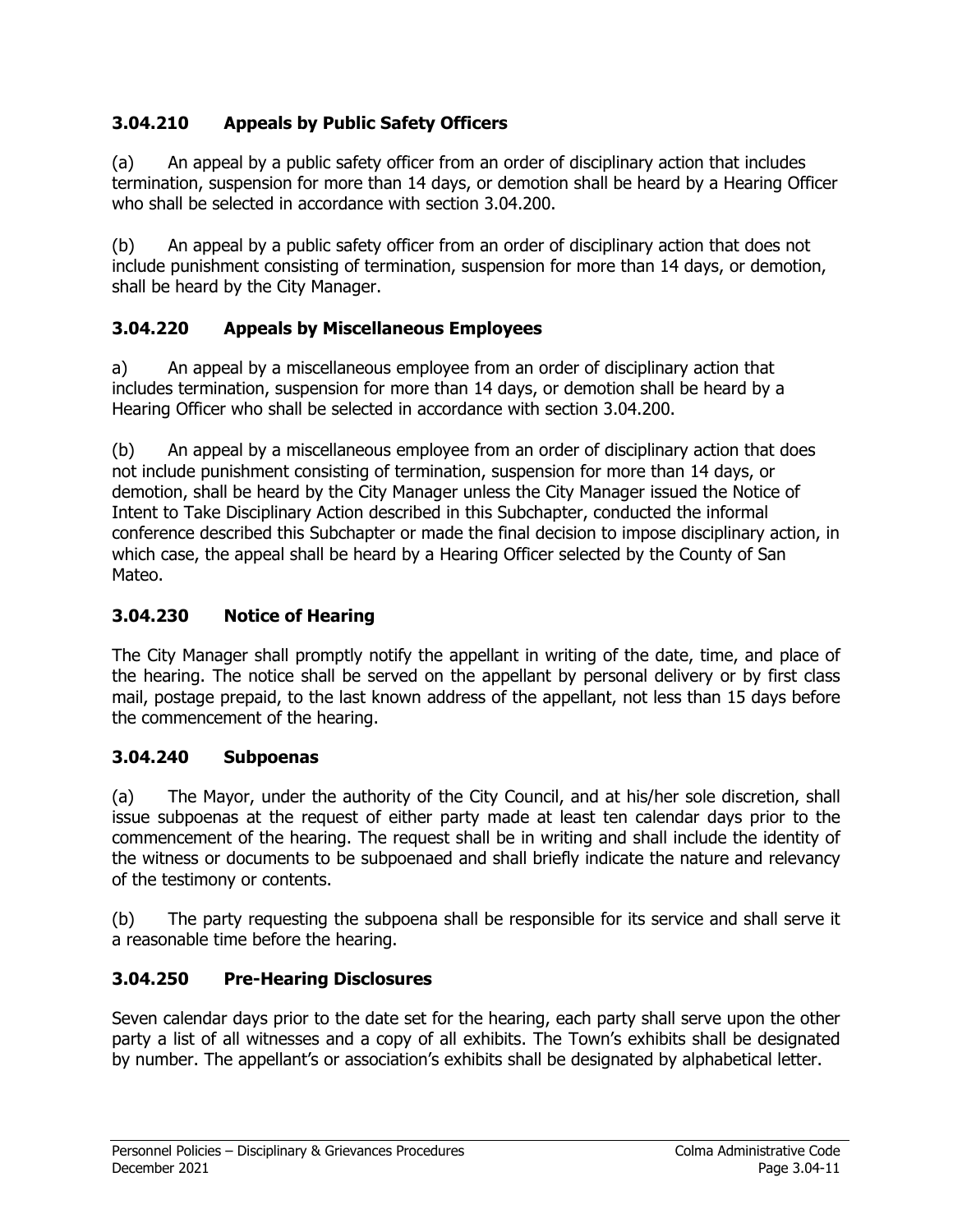### **3.04.260 Impartiality**

(a) The Hearing Officer may not be demonstrably biased for or against the appellant or the Town, or have a material personal or financial interest in the matter.

(b) In order to preserve impartiality, the Hearing Officer may not communicate with a party on the merits of a contested matter without giving notice to the other party and affording the other party an opportunity to participate.

### **3.04.270 Conduct of Hearing**

(a) All hearings shall be closed.

(b) The hearing shall proceed in the following order unless the Hearing Officer directs otherwise:

- (1) Opening statement by the Town;
- (2) Opening statement by the appellant;
- (3) Evidence by the Town;
- (4) Evidence by the appellant;
- (5) Rebuttal evidence by the Town;
- (6) Oral argument by the Town;
- (7) Oral argument by the appellant; and
- (8) Rebuttal argument by the Town.
- (c) Oral evidence shall be taken only on oath or affirmation.

(d) Each party shall have the right to be represented by an attorney; to call and examine witnesses; to introduce exhibits; to cross-examine the other party's witnesses on any matter relevant to the issues even though that matter was not covered in the direct examination; to impeach any witness regardless of which party first called him or her to testify; and to rebut the evidence against him or her. If the appellant does not testify in his or her own behalf, he or she may be called and examined as if under cross-examination.

(e) The hearing need not be conducted according to technical rules relating to evidence and witnesses. Any relevant evidence shall be admitted, if it is the sort of evidence on which responsible persons are accustomed to rely in the conduct of serious affairs, regardless of the existence of any common law or statutory rule which might make improper the admission of such evidence over objection on civil actions. Hearsay evidence may be used for the purpose of supplementing or explaining other evidence, but shall not be sufficient in itself to support a finding unless it would be admissible over objection in civil actions. The rules of privilege shall be effective to the extent that they are otherwise required by statute to be recognized at the hearing, and irrelevant and unduly repetitious evidence shall be excluded. Evidence of prior